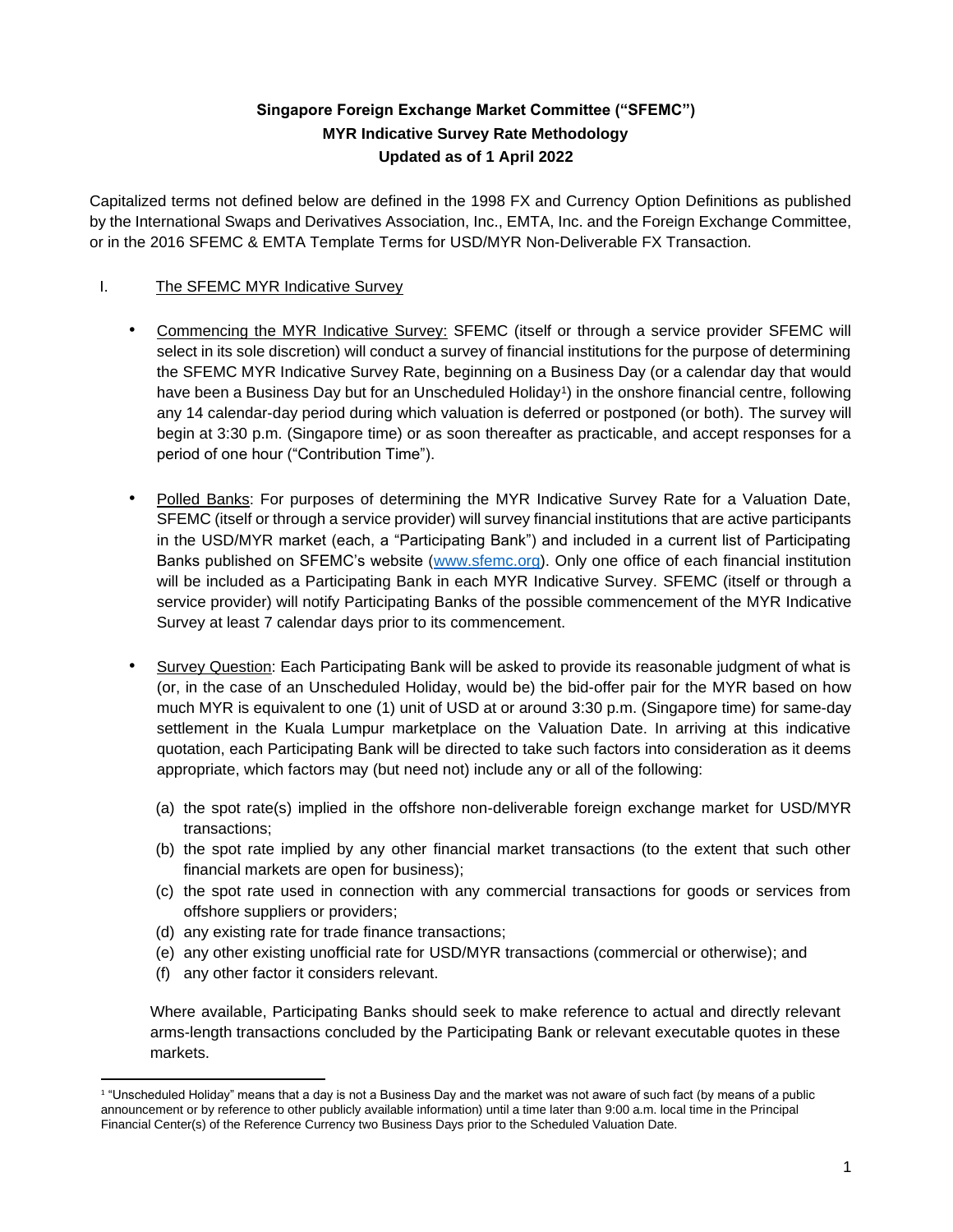### II. Use of Survey Results

- SFEMC (itself or through a service provider) will determine the mid-point of each bid-offer pair. The arithmetic mean of the mid-points will be used to determine the MYR Indicative Survey Rate, rounded to the fourth decimal point as described below.
- If the MYR Indicative Survey results in 21 or more responses, then the 4 highest and 4 lowest midpoints will be eliminated, and the arithmetic mean of the remaining mid-points will be computed and will constitute the MYR Indicative Survey Rate for such Valuation Date. For purposes of eliminating the 4 highest and 4 lowest mid-points, if more than 4 mid-points have the same highest value or lowest value, then only 4 such mid-points will be eliminated.
- If the MYR Indicative Survey results in less than 21 but 11 or more responses, then the 2 highest and 2 lowest mid-points will be eliminated, and the arithmetic mean of the remaining mid-points will be computed and will constitute the MYR Indicative Survey Rate for such Valuation Date. For purposes of eliminating the 2 highest and 2 lowest mid-points, if more than 2 mid-points have the same highest value or lowest value, then only 2 such mid-points will be eliminated.
- If the MYR Indicative Survey results in less than 11 but 8 or more responses, then the highest and the lowest mid-points will be eliminated and the arithmetic mean of the remaining mid-points will be computed and will constitute the MYR Indicative Survey Rate for such Valuation Date. For purposes of eliminating the highest and lowest mid-points, if more than 1 mid-point has the same highest value or lowest value, then only 1 such midpoint will be eliminated.
- If the MYR Indicative Survey results in less than 8 but 5 or more responses, then no mid-points will be eliminated and the arithmetic mean of all midpoints will be computed and will constitute the MYR Indicative Survey Rate for such Valuation Date.
- In line with the corresponding onshore fixing convention for decimal place, Participating Banks shall contribute the bid-offer pair up to the fourth decimal point (e.g., 4.1877).

## III. Insufficient Responses

• If the MYR Indicative Survey results in less than 5 responses from Participating Banks ("Insufficient Responses"), no MYR Indicative Survey Rate will be available for the relevant Valuation Date. The next MYR Indicative Survey will take place on the next succeeding Business Day in Kuala Lumpur (or calendar day that would have been a Business Day but for an Unscheduled Holiday), subject to Section V below.

#### IV. MYR Indicative Survey Rate Publication

- The MYR Indicative Survey Rate will be published on Refinitiv and/or Bloomberg platforms at 5:30 p.m. (Singapore time), or as soon thereafter as practicable.
- As soon as it is determined that the MYR Indicative Survey will result in Insufficient Responses, a notice that no MYR Indicative Survey Rate is available for the Valuation Date will be published on Refinitiv and/or Bloomberg platforms.